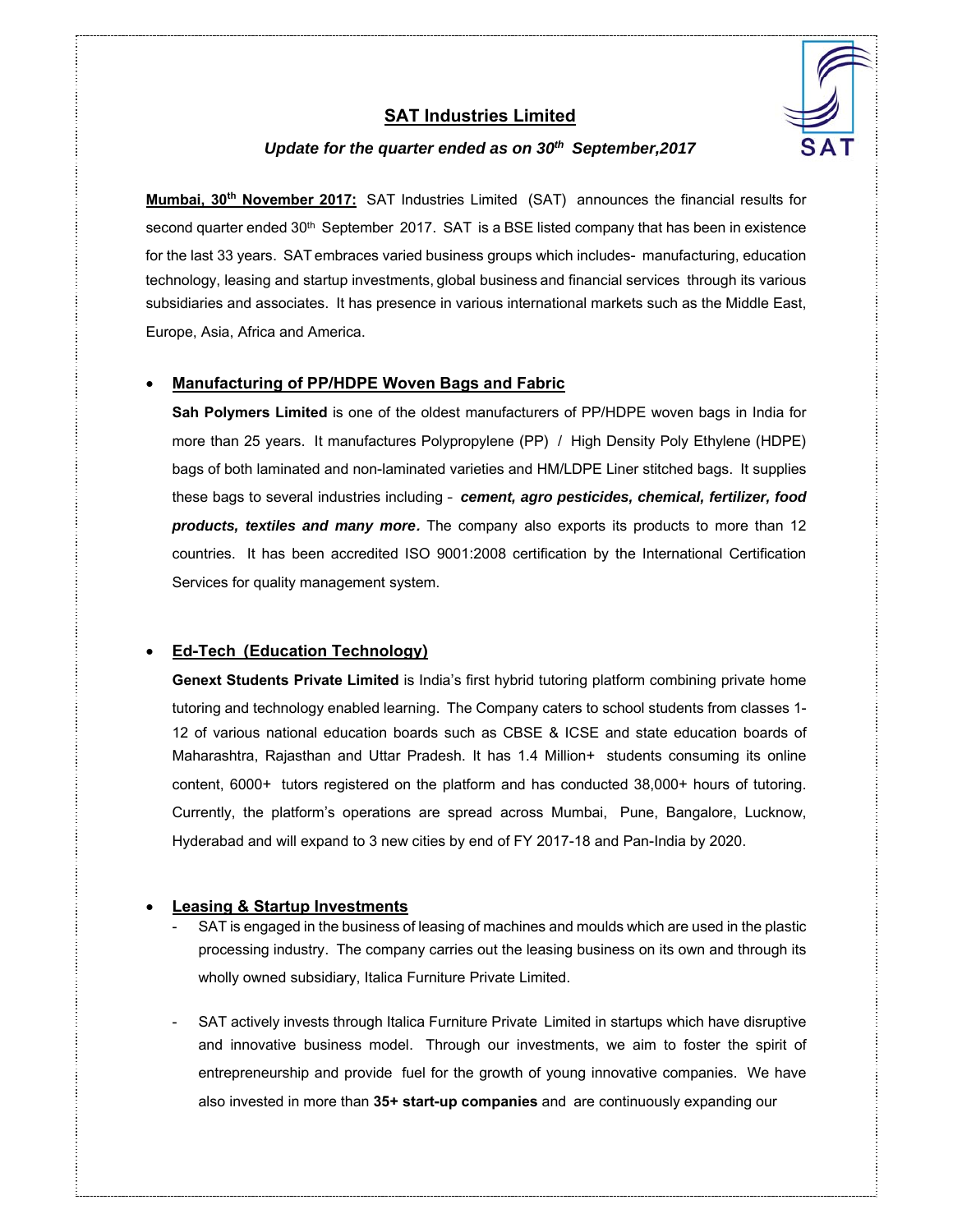

- portfolio by investing in start-ups in the areas of Artificial Intelligence (AI), Machine Learning, Big Data, Robotics and Bio-Technology. Some of the clutter-breaking investees are- *Eduvanz, Creditas, Peesafe, VCat, 1Crowd, Vista Rooms, Riky, Ketto, Inc 42, Zip Grid, Vahanalytics, DSYH*
- In this quarter we have further invested in six companies which are-
- *1***.** *Idea Bubbles*
- *2***.** *1Crowd*
- *3***.** *NuvePro*
- *4***.** *LenDen*
- *5***.** *Flickstree***.***com*
- *6***.** *PeeSafe*

### **Global Business:**

SAT is engaged in the business of import, export and domestic trading of a wide variety of goods which includes fabrics, steel, GI sheets, leather, polymers, plastic in primary form and articles thereof, building materials, paper, metal scrap and textile material & products. All this is through its subsidiary Italica Global FZC, UAE.

#### **Financial Services**

SAT is also engaged in the business of financing activities which includes providing loans and advances to individuals, firms, companies and co-operative societies. For aggressive expansion into varied financial activities like loan to students, education institutions, SMEs, etc. SAT has floated a new 100% subsidiary named Italica Venture Private Limited. Italica Venture has applied to RBI for registration as a NBFC.